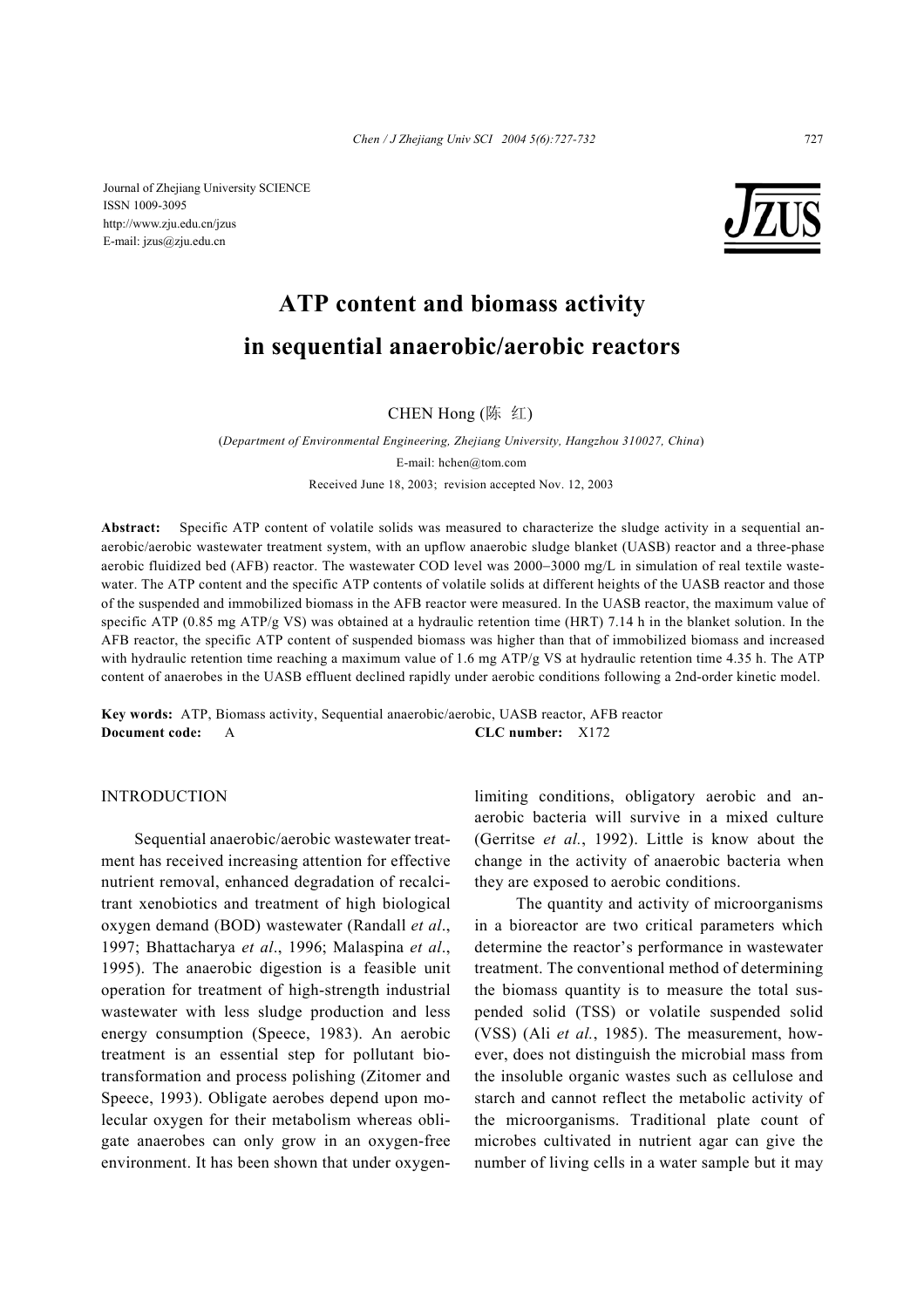underestimate the active cells due to medium selectivity or overestimate them due to growth of inactive cells within the reactor on the nutrient agar. Oxygen uptake rate (OUR) is an *in situ* indication of biomass activity of activated sludge (Jorgensen *et al*., 1992) but is not suitable for anaerobic biomass. The contents of biological compounds, such as proteins, DNA, NADH, and ATP in cellular mass have been used as alternatives to the dry biomass for estimation of biomass concentration (Agar, 1985). Adenosine triphosphate (ATP) exists only in viable cells as energy-storing macromolecules, and disappears quickly with cell death (Holm-Hansen and Booth, 1966). ATP measurement was proposed as a control parameter for aerobic biological processes such as activated sludge process (Roe *et al*., 1982; Kucnerowicz and Verstraete, 1979; Weddle and Jenkins, 1971). ATP was also found to reflect the activity of anaerobic digestion and respond similarly to other activity measurements such as gas production rate (Chung and Neethling, 1988). ATP content of living cells is dependent on environmental conditions, and reflects how active the cellular metabolism is.

This study is aimed at investigating the biomass activity in sequential anaerobic/aerobic reactors by measuring ATP content of biomass. We assessed the distribution of ATP content in an upflow anaerobic sludge blanket (UASB) reactor and a three-phase aerobic fluidized bed (AFB) reactor at different hydraulic retention times. We also measured the activity change of anaerobic bacteria when they were exposed to aerobic conditions and estimated the effect of anaerobic biomass from UASB on biomass activity in AFB reactor.

## MATERIALS AND METHODS

#### **Sequential UASB and AFB reactors**

Fig.1 shows the UASB and AFB reactors which were made from glass. The small section of the UASB reactor had a working volume of 3 L (Φ85×520 mm) and the expanded section had a working volume of 4.5 L (Φ150×230 mm) for gasliquid-solid separation. A layer  $(-10 \text{ cm thick})$  of



**Fig.1 The schematic combination of a UASB reactor and a AFB rector** 

low-density polyethylene rings ( $\rho = 0.95$  g/cm<sup>3</sup>, Φ10×10 mm) floating on the water surface facilitated gas-liquid solid separation. Seven-liter seed sludge (14 g dry solid/L) taken from an anaerobic digestion tank of a textile wastewater treatment plant was transferred to the UASB reactor. Temperature, pH, biogas production, oxidation-reduction potential (ORP) of the UASB reactor were monitored on-line.

The effluent of the UASB reactor was fed into an aerobic fluidized bed (AFB) reactor made from a glass column (Φ150×600 mm) with a working volume of 6.6 L. Polyurethane sponge cubes  $(5 \times 5 \times 5)$ mm) were used as the immobilization carriers of microorganisms. The static volume of total carriers was 50% of the reactor working volume. The carriers were fluidized in the reactor by air that was introduced at the reactor bottom and dispersed with a gas diffusing stone. Temperature, pH, dissolved oxygen (DO) concentration and oxidation-reduction potential (ORP) of the AFB reactor were monitored on-line.

## **Continuous flow operation**

A synthetic wastewater at COD concentration of 2000−3000 mg/L was prepared. The wastewater composition is shown in Table 1. The solution was fed into the sequential reactor system at nine hydraulic retention times (from 1.4 h to 20 h for UASB and from 1.3 h to 16.7 h for AFB) over a period of 9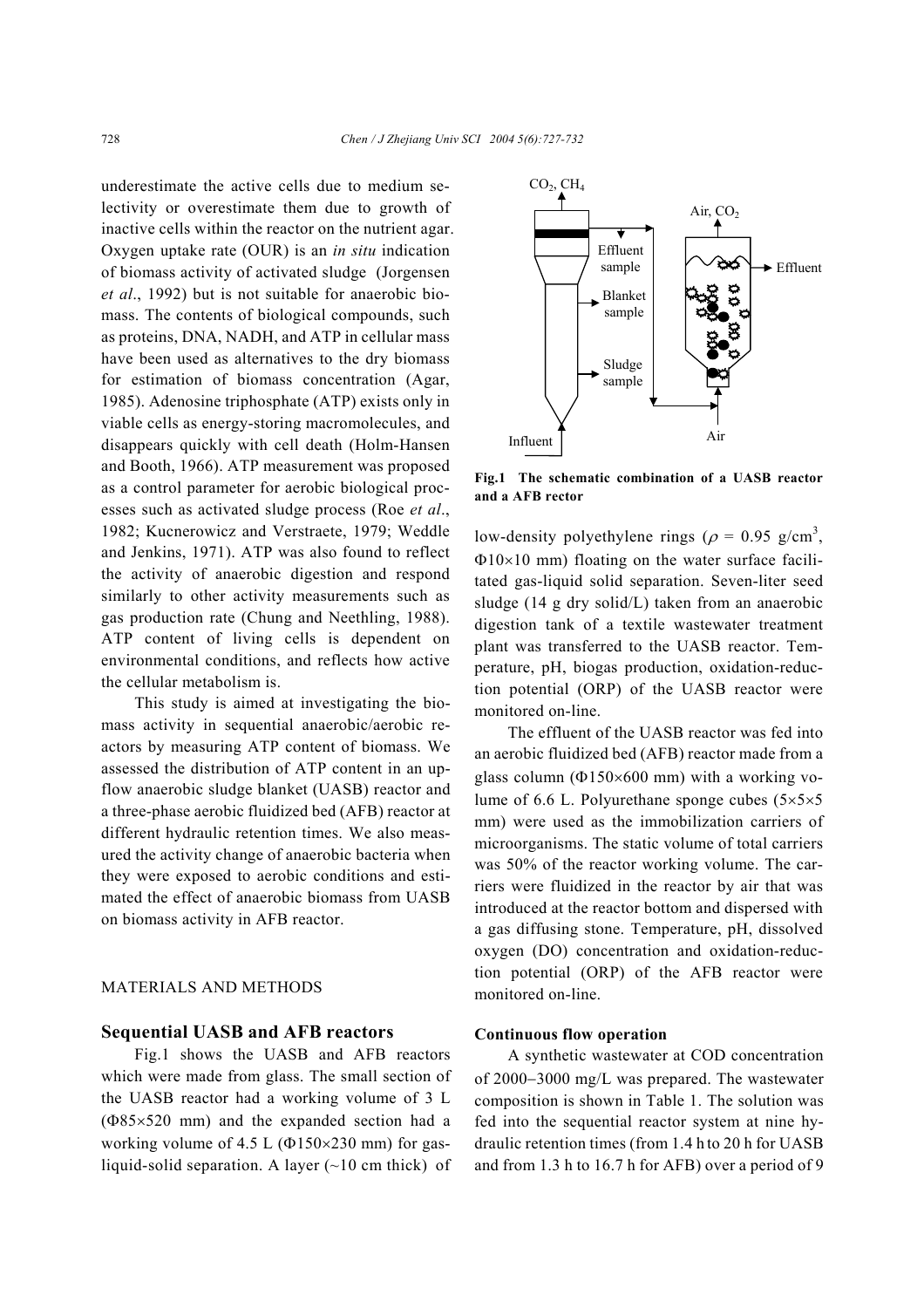| Component                            | Concentration $(mg/L)$ |
|--------------------------------------|------------------------|
| Starch                               | $2000 - 3000$          |
| NH <sub>4</sub> HCO <sub>3</sub>     | 1000                   |
| $KH_2PO_4$                           | 150                    |
| $K_2HPO_4$                           | 350                    |
| $MgCl_2 \cdot 6H_2O$                 | 100                    |
| CoCl <sub>2</sub> ·6H <sub>2</sub> O | 0.125                  |
| CaCl <sub>2</sub>                    | 260                    |
| $MnSO_4$ :4H <sub>2</sub> O          | 15                     |
| FeSO <sub>4</sub> ·7H <sub>2</sub> O | 25                     |
| NiCl <sub>2</sub> ·6H <sub>2</sub> O | 80                     |
| ZnCl <sub>2</sub>                    | 6                      |

**Table 1 Composition of synthetic starch wastewater**  (Malaspina *et al.*, 1995)

weeks. Following each change in hydraulic retention time, the culture was allowed to stabilize for 3−4 times of retention time. The specific ATP contents (SATP) of the solids in UASB and AFB reactors were measured at regular time intervals. The results indicated that a steady state had been reached after a time period of 3−4 times of retention time.

## **ATP assay**

ATP was extracted from living cells by boiling a biomass sample in a tris-EDTA solution containing 20 mmol/L tris [tris(hydroxymethyl) methylamine] and 2 mmol/L EDTA (ethandiaminotetraacetic acid) in double-distilled water at pH 7.75 (Lundin and Thore, 1975). ATP content was determined based on luciferin-luciferase reaction (Leach, 1981). The luminescence intensity from the reaction was proportional to ATP concentration in the assay solution and measured with a monolight 2010 bioluminometer (Analytical Luminescence Laboratory, USA). A calibration curve was prepared from ATP disodium salt in double distilled water. The overall uncertainty of the assay including both extraction and reaction, quoted as the standard deviation of four separate determinations, was 14% at the level of 0.5 µmol/L ATP. The uncertainty of the reaction, quoted as the standard deviation of five determinations, was 3% at the level of 0.5 µmol/L ATP.

# **Specific ATP**

Samples were collected at three different

heights to measure the distribution of biomass activity in the UASB reactor: one in the sludge bed, one in the blanket solution and one in the effluent. High biomass concentration samples were first diluted by 10 times before the extraction. The specific ATP defined as mg ATP per gram dry solids was calculated from the concentration of ATP and total volatile solids (VS).

The ATP content of suspended biomass in the AFB reactor was determined as described above. For immobilized biomass, several sponge cubes were collected from the reactor, washed with distilled water to remove suspended cells attached on the carrier surface, and placed in a test tube filled with water. By squeezing the sponges, the immobilized biomass in the sponge cubes was released into the water. An aliquot of the released biomass was used for ATP determination and the rest for volatile solids determination. All measurements were made in duplicate.

## **Others**

The measurement of total solids (TS) and volatile (suspended) solids (VS(S)) followed that in the Standard Methods (1992).

#### RESULTS AND DISCUSSION

#### **ATP contents in UASB reactor**

Fig.2a and 2b show the specific ATP contents and ATP concentrations in sludge bed, blanket solution and effluent of the UASB reactor at different hydraulic retention times. The specific ATP content based on total volatile solids (VS) in blanket solution was at the same level as that in the effluent, and much higher than the SATP content in the sludge bed as shown in Fig.2a. However, the ATP concentration based on the reactor volume of the sludge bed was in the same range of the blanket solution and effluent (Fig.2b) due to the high volatile solids concentration in the sludge bed (Table 2). The average specific ATP content in the sludge bed was around 0.047 mg ATP/g VS. The total VS consisted of biologically decomposable matters, dead or living cell mass, and inert solids. Due to the insoluble starch's high concentration of particulate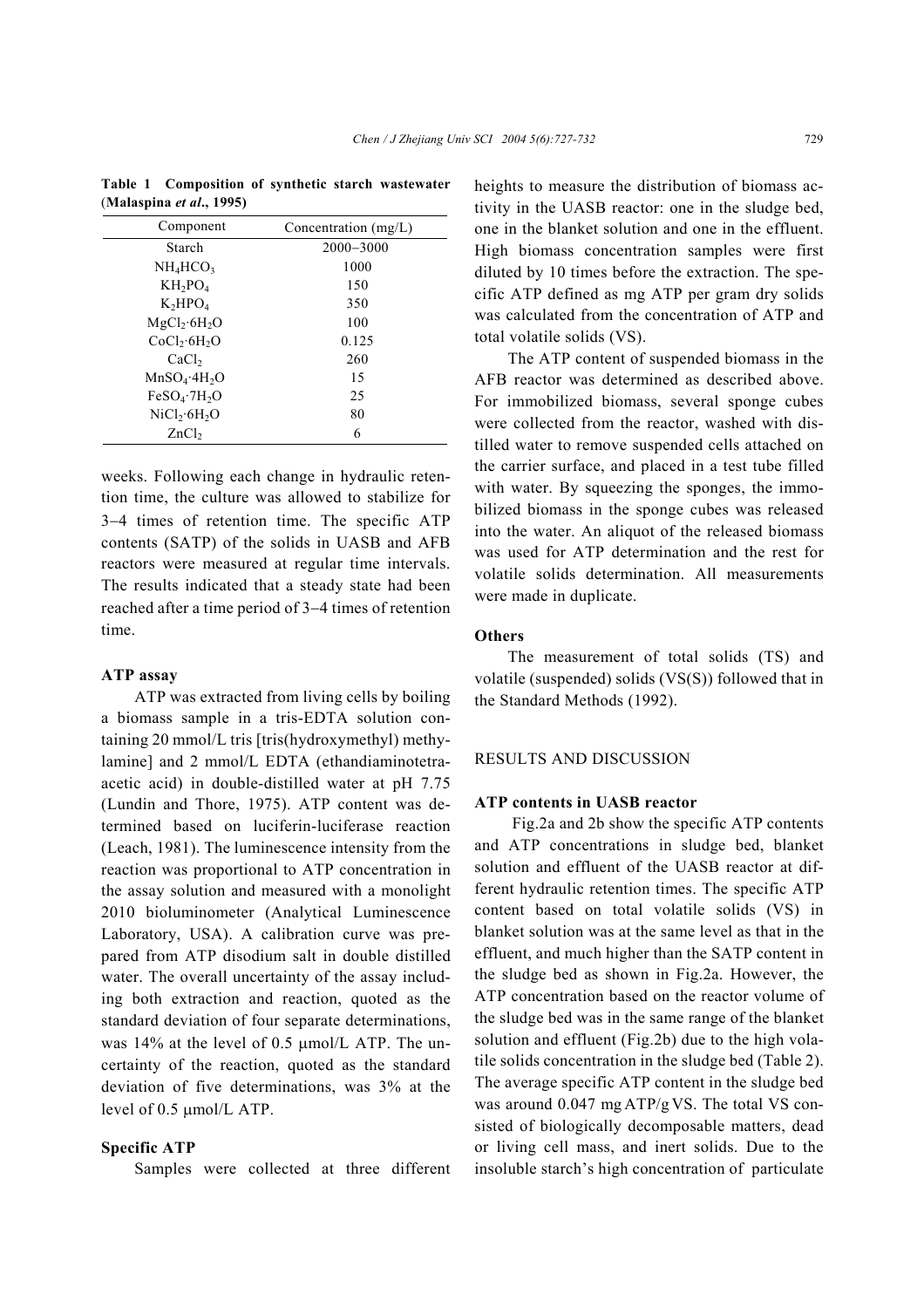

**Fig.2 (a) Specific ATP contents (b) ATP concentrations at different hydraulic retention times in UASB reactor** 

**Table 2 Variation of sludge profile at different hydraulic retention times (HRT) in UASB (VS: mg/L)**

| HRT            | 10 h | 5 h  | 2.2 <sub>h</sub> | 1.4 h |
|----------------|------|------|------------------|-------|
| Sludge bed     | 40.3 | 40.0 | 37.8             | 37.8  |
| <b>Blanket</b> | 0.99 | 1.13 | 30 2             | 34.5  |
| Effluent       | 0.91 | 0.95 | 1 29             | 149   |

matter in the feed solution and the sedimentation of large granules from the blanket solution, volatile solids in the sludge bed contained a large amount of volatile but inactive solids. Up to 40% to 50% of the VS in the anaerobic sludge was not active biomass estimated by Chung and Neethling (1990). The maximum SATP value of the blanket solution (0.85 mg ATP/g VS) in this study was in close agreement with values obtained by Chung and Neethling (1990). They estimated the biomass VS using a kinetic model of anaerobic sludge, and reported that the viability of the anaerobic sludge based on the biomass fraction of VS ranged from 0.76 to 0.99 mg ATP/g VS. It showed that most of the biomass in the blanket was active at hydraulic retention time 7.1 h.

At short hydraulic retention times, the living cells metabolism should reach its maximum and specific ATP content of biomass should approach a constant as reported by Chung and Neethling (1988). The decrease in specific ATP contents under hydraulic retention time at 7.1 h was probably due to the fact that the levels of VSS in the blanket solution and effluent rose at the short hydraulic retention times (Table 2); and that most of the VSS were inactive solids such as dead cells and inter organic solids (insoluble starch). The effect of hydraulic retention time on SATP in the sludge bed was not as significant as that on the SATP in blanket solution. The SATP in the sludge bed slightly decreased at long hydraulic retention time.

#### **ATP contents in AFB reactor**

The immobilized biomass growth was affected by the external substrate flux into the carriers. At short hydraulic retention time (high organic loading rate), the substrate flux into the carriers was also high, leading to high substrate concentration and metabolic activity within the carriers. This was confirmed by the fact that the specific ATP content of the immobilized biomass was increased from 0.6 mg ATP/g VS to 1.21 mg ATP/g VS as hydraulic retention time decreased in the AFB reactor (Fig.3). The specific ATP content of the suspended biomass was higher than that of the immobilized biomass at the same hydraulic retention time. In addition to the possible mass transfer resistance as described above, other biological factors might also contribute to



**Fig.3 Specific ATP contents at different hydraulic retention time in AFB reactor**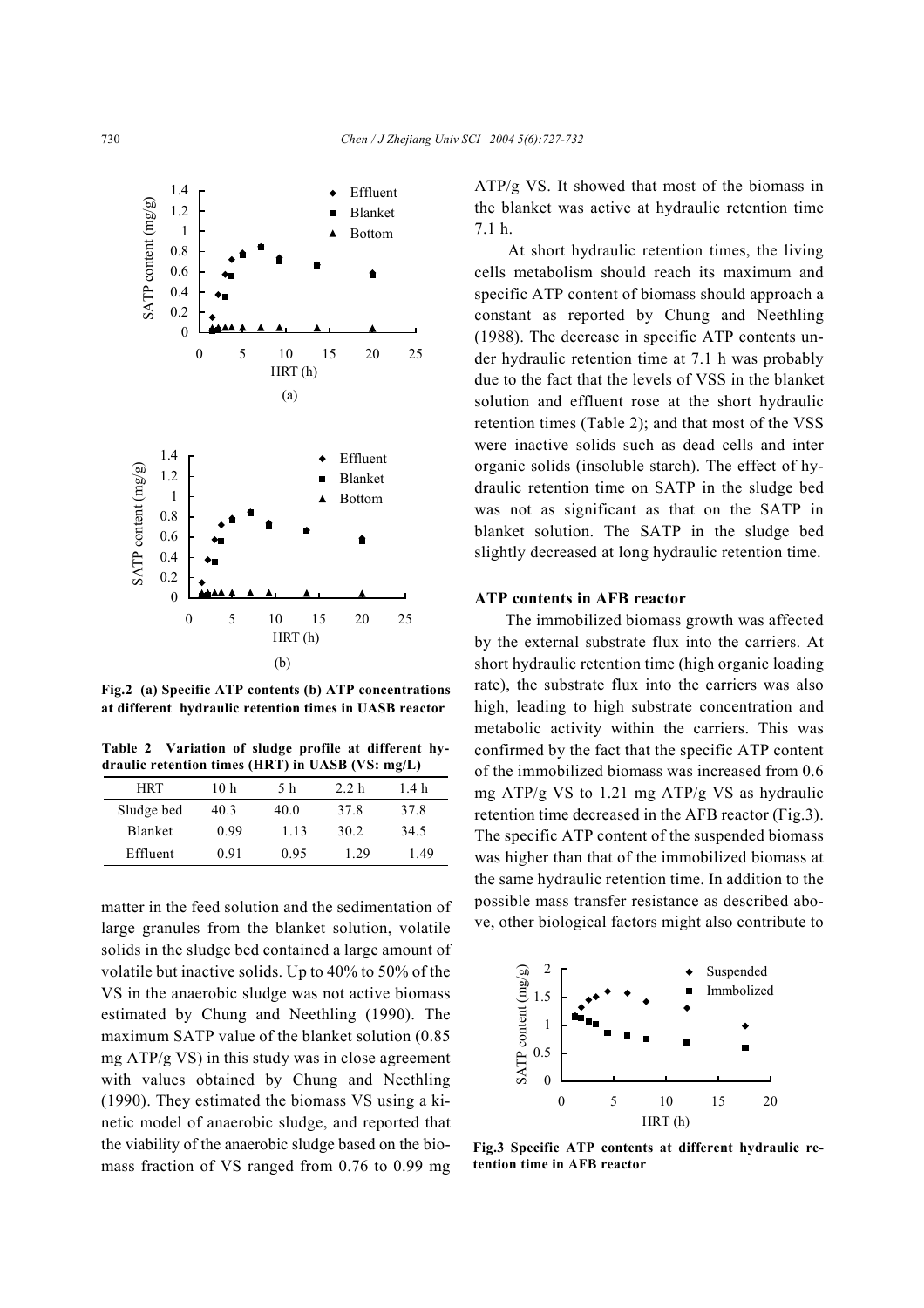this phenomenon. The suspended biomass present in the AFB reactor came from the attrition of the immobilized biomass, the reproduction of suspended microbes and the effluent from the UASB reactor. The specific ATP of those anaerobic microorganisms in the UASB effluent might change significantly under anaerobic conditions. The specific ATP content increased from 0.98 mg ATP/g VS and reached a peak value of 1.6 mg ATP/g VS at hydraulic retention time 4.34 h, and decreased. This result did not agree well with the data reported by Gaikas and Livington (1993). They found that the specific ATP content of suspended biomass in a single three-phase-air-lift reactor increased with decrease of hydraulic retention time and approached a maximum.

# **Influence of anaerobes on ATP contents in AFB reactor**

In sequential anaerobic/aerobic treatment, the end products of anaerobic fermentation including anaerobic microorganisms were directly fed into the aerobic reactor. The activity of anaerobes under aerobic conditions might affect the specific ATP of suspended solids in the AFBR and was investigated in a batch experiment. One liter blanket solution was collected from the UASB reactor under air-free conditions. Air was introduced into the solution through a gas diffusing stone and the dissolved oxygen was maintained above 5 mg/L. SATP, ORP, and COD were determined at different time intervals. The results of the experiment are depicted in Fig.4. The ATP content declined rapidly during the first hour aeration (70% drop) and approached a con-



**Fig.4 Decrease of ATP content of anaerobes under aerobic condition**

stant (90% drop). Dissolved oxygen (DO) and oxidation-reduction potential (ORP) in the solution increased to their maximum values of 5 mg/L and 70 mv after 30 min, which were in the same range with those in the AFBR, but decrease of COD value in the effluent was negligible. When the microorganisms were subjected to a physiological shock created by oxygen stress, they were not able to produce the essential energy and have to use their ATP reserves for maintenance. The decrease of ATP concentration [ATP] with time was in accordance with a 2nd-order kinetic model:

$$
-\frac{\mathrm{d}[ATP]}{\mathrm{d}t} = k_d [ATP]^2 \tag{1}
$$

$$
[ATP] = \frac{[ATP]_0}{k_d t [ATP]_0 + 1}
$$
 (2)

Where  $k_d$  refers to the specific reaction rate and its value of 1.44 (L/mg ATP⋅h) was determined with a linear Eq.(2) as shown in Fig.5. The data fitted well a 2nd-order kinetic model  $(R^2=0.9919)$ . By using this ATP decaying model, the ATP concentration of the active anaerobes in the AFBR was calculated at different hydraulic retention times (not shown here). The results showed that the remnant of the ATP concentration of anaerobic bacteria in the AFBR was very low and could be neglected compared with the ATP concentration of suspended biomass in the AFBR. However, The presence of large amount of anaerobic biomass in the AFB reactor led to a low specific ATP content of the whole biomass, in particular at a short retention time.



**Fig.5 Fitting the ATP decrease with a second order kinetic model**